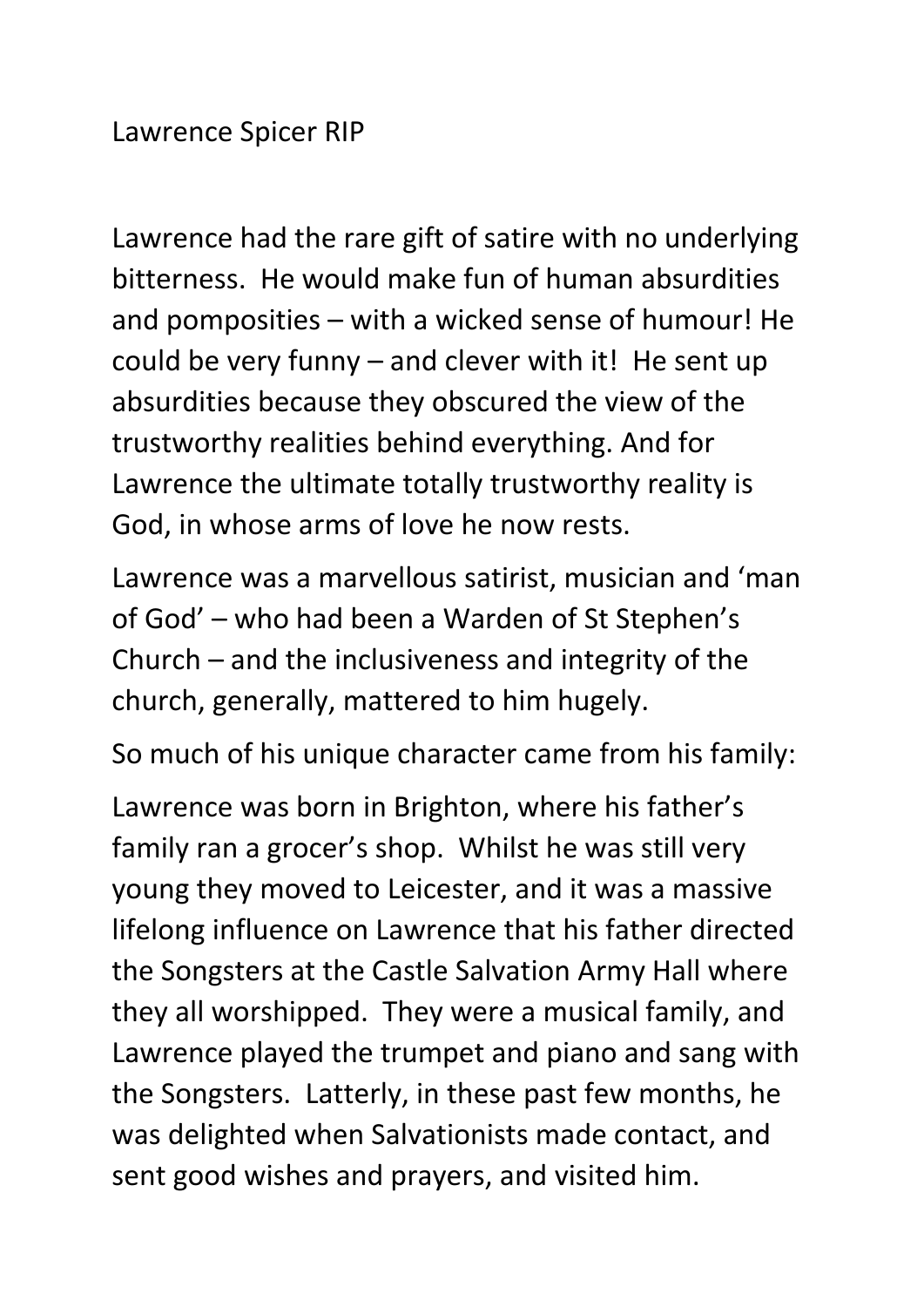He was also a very keen football supporter and was regularly taken to see Leicester City play by his older brother, Richard, who was 8 years his senior.

It was a big and important move for Lawrence when he went up to St Chad's College, Durham University, where he studied economics, politics and music.

Whilst in Durham he was baptised and confirmed into the Church of England in the college chapel. He took a full part in College life. He conducted the Durham Rehearsal Orchestra and was a founder member of the College Chamber Music Society.

Also whilst at Durham, Lawrence met Ian, a fellow Chadsman, who was to become his life long partner.

He qualified as a music teacher, and his first teaching job was at Hardly School in Hythe, where he enjoyed staging the annual musicals. He also spent 5 years as Organist of Beaulieu Abbey and was a founder member of the 'Music at Beaulieu' concert series.

He started to worship at St Stephen's Church, Bournemouth, in the late '70s and quickly made this his spiritual home. He also moved to Hordle House Prep School as Director of Music.

Sadly, a serious back problem caused his early retirement from teaching, but he threw himself into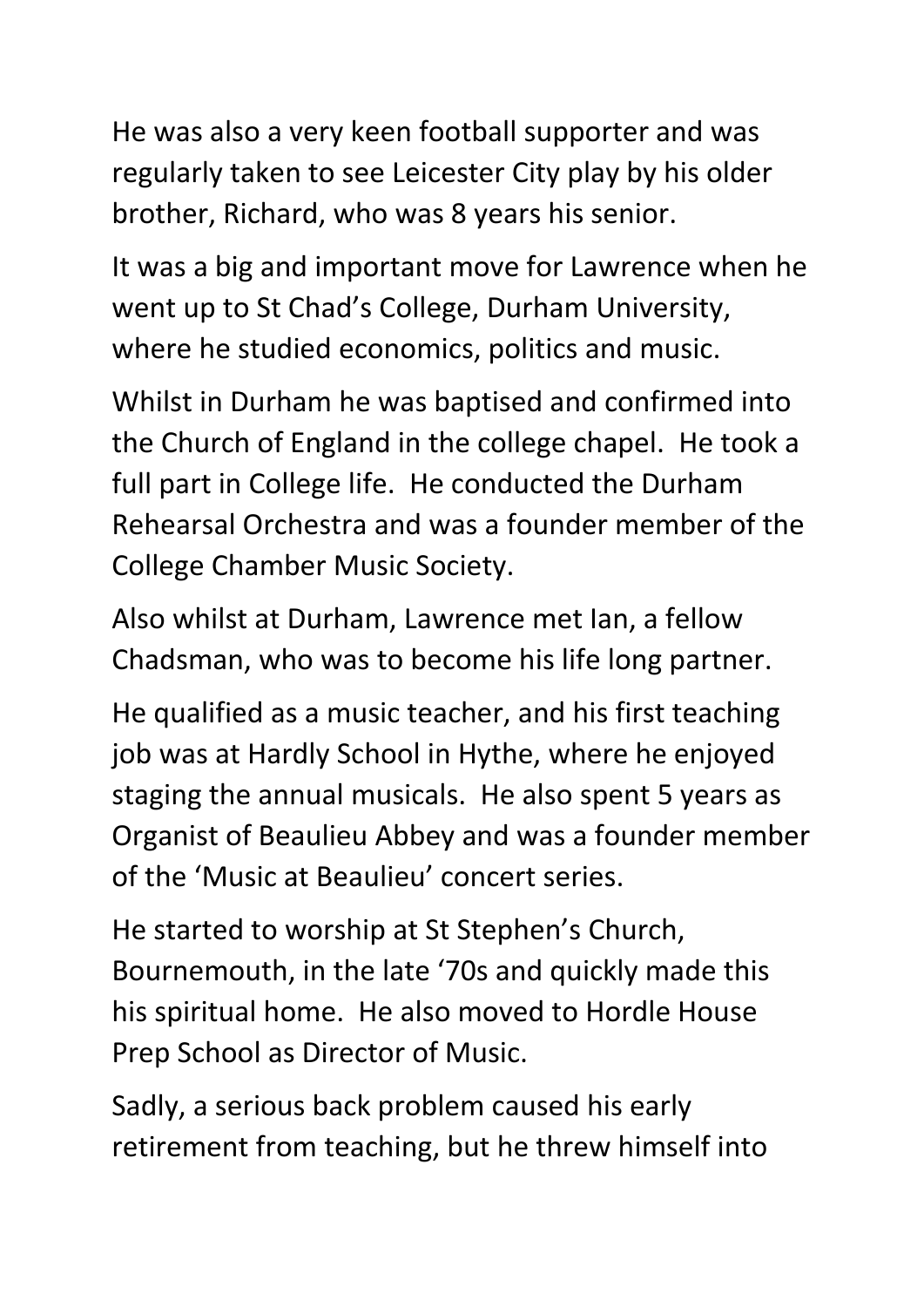administering each year the May Festival weekend at St Stephen's, which was massively successful, due to his and Ian's hard work and musical flair, for 24 years.

Quite simply – Lawrence loved music! - particularly singing (with St Stephen's Choir), and playing the piano and trumpet. He also retained a love of football.

A few years ago Lawrence and Ian retired to Boscombe, where Lawrence thoroughly enjoyed life by the sea – particularly plenty of sun-bathing, - the beach hut ('the best on the beach' his facebook post proclaimed just a few weeks ago) – indulging his taste for the odd beer or three along with a bit of banter with the ever-friendly staff in Urban Reef, and latterly, the inevitable selfies for 'his public' on facebook. Oh – and (Ian adds in) 'he had, of course, a rather wicked sense of humour.' Indeed!

And so, I am convinced, does God. Not only is humour, and satire that hurts no-one, fundamental to 'life in all it's fullness', which Jesus tells us (John 10:10) is God's fervent desire for **all** humankind – but the cosmoschanging focus of God's humour lies before us this coming Sunday (and every second of our lives) in Jesus' resurrection. What a superb joker God is! - death and destruction turned upside-down. So that the New Heaven and the New Earth, where there will be no